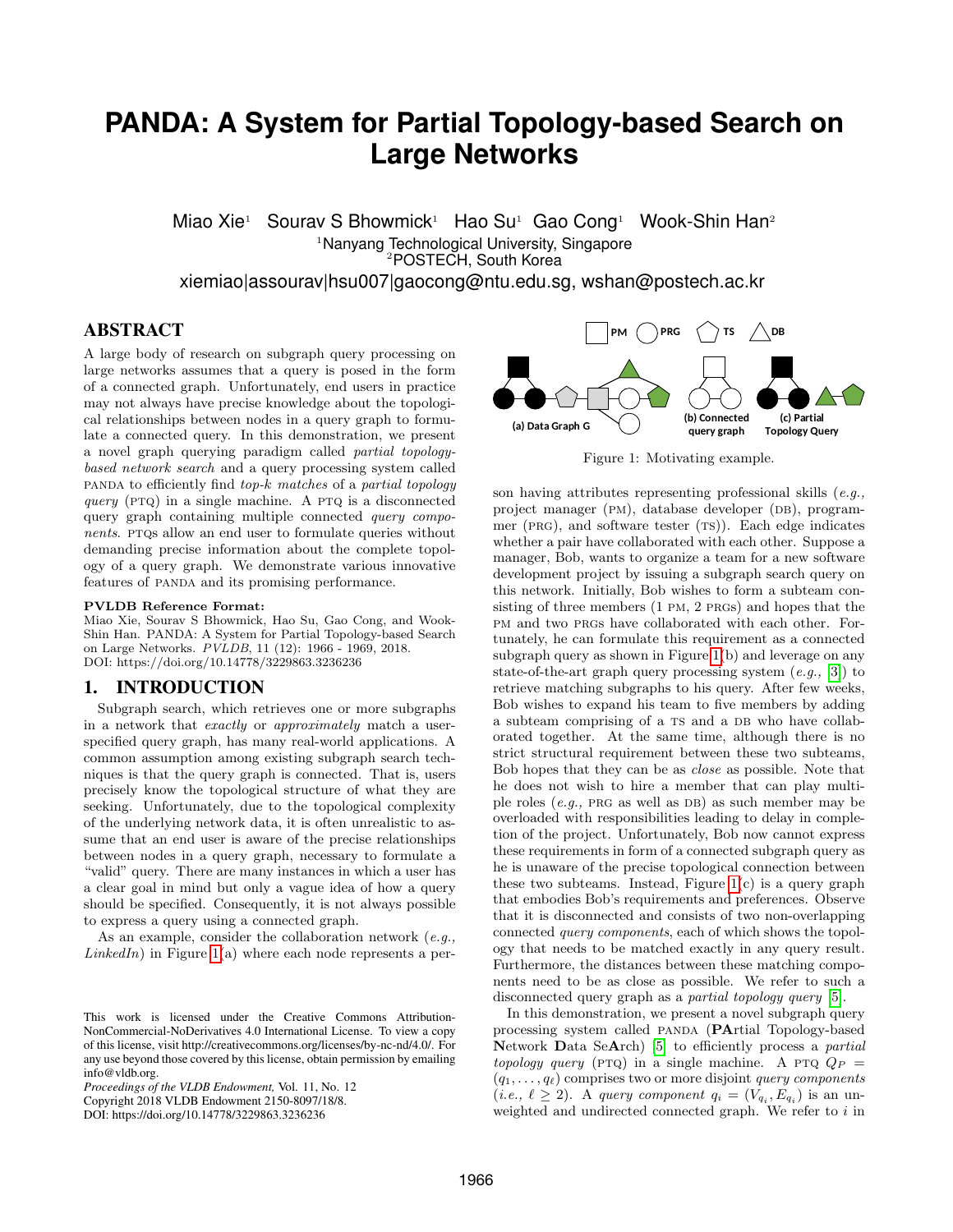<span id="page-1-0"></span>

Figure 2: Architecture of PANDA.

 $q_i$  as component index. Figure [1\(](#page-0-0)c) shows a PTQ where  $\ell = 2$ . Then, given an undirected network  $G$ , panda returns top- $k$ matches of  $Q_P$  where a match M is a connected subgraph of G. For each query component  $q_i$  in  $Q_P$ , there exists a subgraph  $q_i$  of M such that it is isomorphic to  $q_i$ . In addition, the matching subgraphs of any two different query components in  $M$  must not overlap, and the distance between them should be as close as possible. The subgraph depicted using shaded nodes in Figure [1\(](#page-0-0)a) is an example match of the PTQ in Figure [1\(](#page-0-0)c). Observe that it ensures that a member does not play multiple roles.

In this demo, we will first present a walk-through of the panda tool, and explain how it facilitates visual formulation of graph queries  $(i.e., PTSs)$  that are extremely difficult to formulate using a connected graph. We will then show how it can be used to process ptqs. Specifically, we demonstrate three flavors of PTQ processing algorithms (SEN-PANDA, POpanda and simpo-panda) [\[5\]](#page-3-1), designed to handle networks of varying size. We showcase the benefits and tradeoffs of these algorithms w.r.t runtime and result quality. Finally, we will highlight how PANDA can enable map-based interactive visualization of PTQ results on large networks.

#### 2. SYSTEM OVERVIEW

Figure [2](#page-1-0) shows the system architecture of PANDA and mainly consists of the following modules. The reader may refer to [\[5\]](#page-3-1) for algorithmic details and performance results.

The GUI module. Figure [3](#page-1-1) is a screenshot of the visual interface of panda. It consists of four panels. Panel 1 enables us to load a new network dataset to query, trigger visual formulation and processing of a new PTQ, and invoke a configuration panel to set various parameters  $(e.g., k$  for top $k$  matching results) and select a PTQ processing algorithm  $(e.g., SIMPO-PANDA)$ . Panel 2 is comprised of two subpanels. The top subpanel lists the network data sources that are currently stored in the underlying network data repository. Upon selecting a specific data source  $(e.g., the citation net$ work Cit-HepPh), the bottom part of Panel 2 displays the list of unique labels of the nodes in this selected network. Panel 3 shows the visual layout of the selected network in the form of a network map (generated by the Layout Manager module). Panel 4 is the PTQ editor, which is used to visually formulate a ptq. Each query component in a ptq is assigned a unique node color to distinguish one component from another. Once a query is executed, the location of its matching results are shown on the network map using red pins (generated by the Results Visualizer module). A user can click on these pins to see further details of the matches.

The Load Manager module. This module enables us to store all relevant information related to a network dataset

<span id="page-1-1"></span>

Figure 3: The PANDA GUI.

<span id="page-1-2"></span>

Figure 4: Local level visualization of a match.

such as the edge relations, node labels, and precalculated unique labels within each network. When a user selects a network to query, it loads the network data and associated information in Panels 2 and 3.

The Layout Manager module. The key goal of this module is to generate the "map-view" of a network dataset by utilizing a graph layout algorithm and to store the coordinates of each node in Panel 3 off-line for fast generation of the network map during query formulation. In this demonstration, we use the sfdp of GraphViz for generating the layout. This module also leverages a linear-time k-core algorithm [\[2\]](#page-3-2) to calculate the coreness of each node in order to adjust the size of the nodes accordingly to facilitate visualization of the network structure. Given the result matches of a ptq, the layout manager is also responsible for pinning the location of each match on the network map (Panel 3) to display their relative positions. When a user rolls over the mouse on a pin, it shows the *cost* and *rank* of the corresponding match. If she clicks on a pin, it will display the details of the matching result in a separate window (Figure [4\)](#page-1-2).

The PTQ Editor module. This module facilitates visual formulation of a PTQ in Panel 4. Specifically, a user may drag a node label from Panel 2 and drop it in Panel 4 to create a node of a query component. An edge between a pair of query nodes is constructed by left and right clicking on them. Once she clicks the "Run" button (Panel 1), the number of query components in the PTQ is checked, and unique colors are assigned to them. For example, in Figure [3,](#page-1-1) the ptq contains three query components. Hence, three unique colors are assigned to them.

The PTQ Processor module. Given a PTQ formulated using the gui, this module aims to process it efficiently.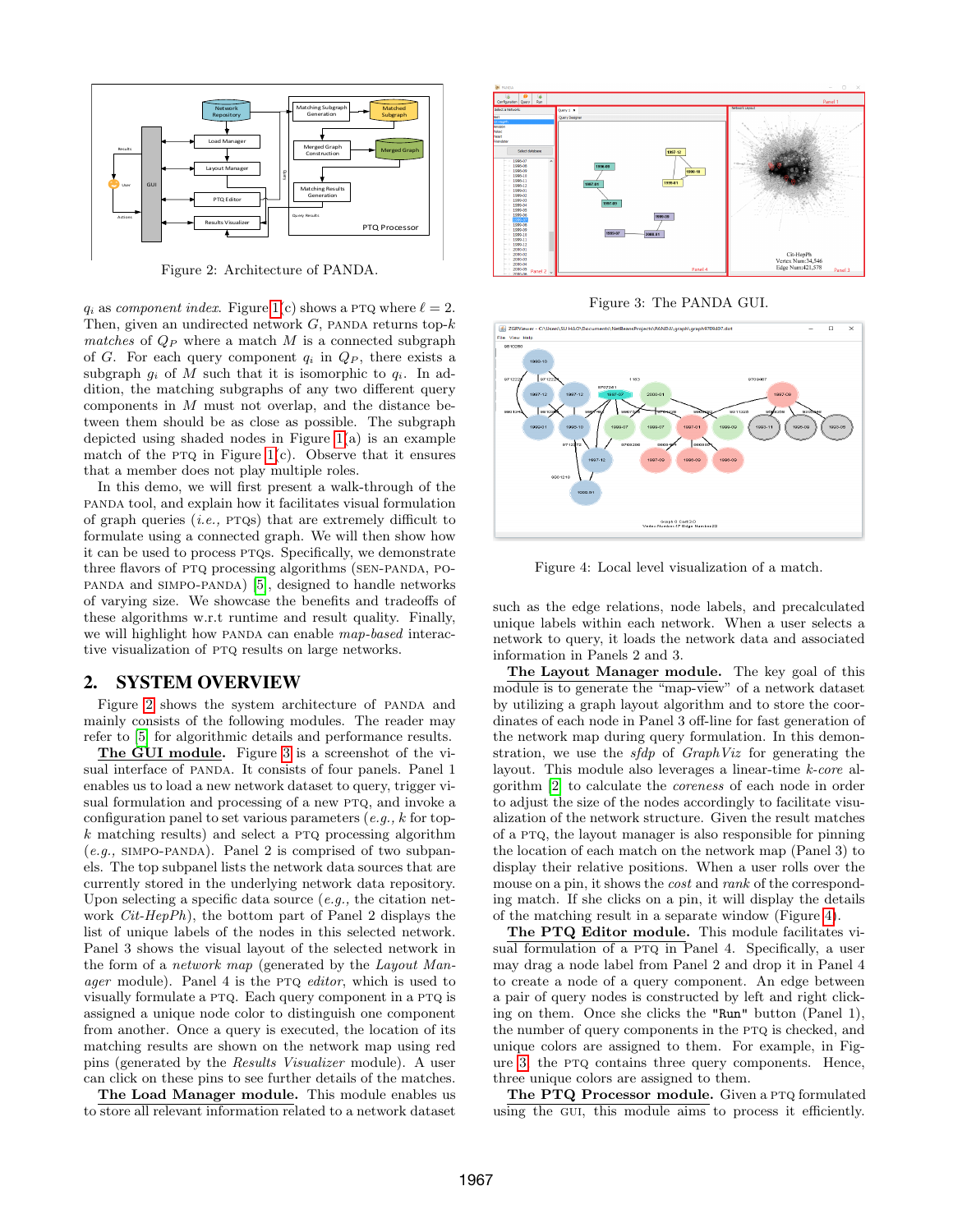That is, given a network  $G = (V, E)$ , a PTQ  $Q_P = (q_1, \ldots, q_\ell)$ where  $q_i$  is a query component, and a positive integer  $k$ , the goal of this module is to find the top- $k$  minimal cost partial topology-based matchings of  $Q_P$  in  $G$ , denoted by  $M_1, \ldots, M_k$ , where  $cost(M_1) \leq cost(M_2) \leq \ldots \leq cost(M_k)$ . Intuitively, the *cost* of a match  $(i.e., cost(M))$  is the sum of weights of all edges that do not "belong" to matching subgraphs of the query components. Consequently, it measures the total cost to connect the matching subgraphs. This problem is NP-hard [\[5\]](#page-3-1). To tackle this challenge, the ptq processor implements three key submodules, namely, matching subgraph generation, merged graph construction, and matching results generation, which we shall elaborate below. Based on this framework, this module implements three variants of the PTQ processing algorithm, namely, SENpanda, po-panda, and simpo-panda [\[5\]](#page-3-1).

sen-panda is an exact algorithm based on Group Steiner Tree  $(GST)$  [\[1\]](#page-3-3) and is particularly suitable for applications where the underlying network data is not very large and result quality is paramount. On the other hand, PO-PANDA exploits a novel label propagation-based technique to generate approximate results with a tight performance guarantee. Both of these algorithms find matching subgraphs of the query components using subgraph isomorphism, which is an NP-complete problem. To tackle this challenge, simpopanda extends po-panda by leveraging subgraph simulation [\[4\]](#page-3-4), which runs in cubic time, to enhance the efficiency and scalability of the PTQ processor without compromising on the result quality.

The Matching Subgraph Generation submodule. Given G and a PTQ  $Q_P = (q_1, \ldots, q_\ell)$ , this submodule finds a set of matching subgraphs for each query component  $q_i$ , denoted as  $\mathrm{SM}_i = \{g_1, \ldots, g_j\}$ , such that  $\forall g \in \mathrm{SM}_i$ ,  $q_i$  matches g and g is a subgraph of G. In total, we can get  $\ell$  sets of matching subgraphs for all query components,  $\{SM_1, \ldots, SM_\ell\}$  where  $sm = sm_1 \cup \cdots \cup sm_\ell$ . For SEN-PANDA and PO-PANDA, the current version of panda implements TurboIso [\[3\]](#page-3-0), a stateof-the-art technique to find exact subgraph matches via subgraph isomorphism. Note that nodes of a matching subgraph g may match nodes in more than one query components of  $Q_P$ . For example, consider the PTQ  $Q_P$  and the network  $G$  in Figures [5\(](#page-3-5)a) and 5(b), respectively. The identifier of each node is shown within it and its label is in parenthesis in its vicinity. In the sequel, we shall refer to a node  $v$  with identifier i as  $v_i$ . Each edge in G is labeled by its weight. For  $q_1$  there are three matching subgraphs in  $G$ . That is,  $sm_1 = \{g_1, g_2, g_3\}$  where  $V_{g_1} = \{v_2, v_5\}$ ,  $V_{g_2} = \{v_7, v_8\}$  and  $V_{g_3} = \{v_7, v_{10}\}.$  Similarly, there are two subgraphs in G that are isomorphic to  $q_2$ . Hence,  $SM_2 = \{g_4, g_5\}$  where  $V_{g_4} = \{v_5, v_6, v_9\}$  and  $V_{g_5} = \{v_{10}, v_{11}, v_{12}\}.$  Lastly,  $q_3$  only matches node  $v_4$  in G, i.e.,  $\text{SM}_3 = \{g_6\}$  where  $V_{g_6} = \{v_4\}.$ 

Observe that both po-panda and sen-panda utilize expensive subgraph isomorphism to implement this submodule. simpo-panda, on the other hand, replaces the subgraph isomorphism-based strategy with subgraph simulation-based one. Note that all matching results of subgraph isomorphism are contained in the results of subgraph simulation. Specifically, it finds all connected simulation subgraphs using the simulation matching pairs.

The Merged Graph Construction submodule. Due to overlapping nature of matching subgraphs, we need a systematic way to represent sm in order to facilitate efficient search for result matches of  $Q_P$ . This submodule addresses this issue by merging the matching subgraphs in sm into a set of special nodes called merged nodes. Using these merged nodes, it constructs a new connected graph called merged graph from G by "hiding" sm via merged nodes.

Intuitively, a merged node  $s \notin V$  represents an aggregation of one or more matching subgraphs, and is annotated with a set of labels  $\Upsilon_s$  that has different meaning with the label set of nodes.  $\Upsilon_s$  represents indexes of the query component(s) whose matching subgraphs are contained in the aggregated subgraph of s. The aggregated subgraph is referred to as the *inner graph* of s, denoted by  $I_s = (V_s, E_s)$ . Note that if a matching subgraph  $g$  is non-overlapping or disjoint to other subgraphs in  $SM$ , it is represented by a merged node  $s$  whose inner graph  $I_s$  is identical to  $g$ . For example, reconsider Figure [5.](#page-3-5) Since  $V_{g_1} \cap V_{g_4} \neq \emptyset$ ,  $V_{g_2} \cap V_{g_3} \cap V_{g_5} \neq \emptyset$ , and  $g_6$  is disjoint, we can represent these matching subgraphs with three merged nodes  $s_1$ ,  $s_2$ , and  $s_3$ , respectively. Thus,  $I_{s_1} = g_1 \cup g_4$ ,  $I_{s_2} = g_2 \cup g_3 \cup g_5$ , and  $I_{s_3} = g_6$ . The dotted circles in Figure [5\(](#page-3-5)b) show these inner graphs. Furthermore,  $\Upsilon_{s_1} = \{1, 2\}, \Upsilon_{s_2} = \{1, 2\}, \text{ and } \Upsilon_{s_3} = \{3\}. \text{ The outer edges}$ of the merged nodes  $s_1, s_2,$  and  $s_3$  are  $\{(v_2, v_1), (v_6, v_1)\},$  $\{(v_7, v_3)\},$  and  $\{(v_4, v_1)\},$  respectively.

Note that in simpo-panda a set of connected simulation subgraph can be represented by merged nodes similar to the aforementioned way isomorphic matching subgraphs are represented in po-panda and sen-panda. However, now the inner graph of a merged node may not necessarily contain isomorphic matches to a query component.

Given the set of merged nodes  $\mathcal{S} = \{s_1, \ldots, s_n\}$ , it transforms G to a merged graph  $H = (V_H, E_H)$  by substituting the inner graphs with their corresponding merged nodes. In  $H$ , it maintains the minimum weight of the edge from a merged node  $s$  to another node  $v$  in  $G$  from all outer edges of  $s$  that are connected to  $v$ . For example, consider the inner graphs in Figure  $5(b)$ . Figure  $5(c)$  shows the merged graph by substituting the inner graphs with the merged nodes  $s_1$ ,  $s_2$ , and  $s_3$  and maintaining the minimum-weight outer edges. Note that the outer edges will be utilized by the next submodule to search for the shortest path between a pair of merged nodes.

The Matching Results Generation submodule. It finds shortest paths in the merged graph to connect matching subgraphs (which are contained in merged nodes) for different query components in order to progressively search for top-k matching results of  $Q_P$ . It implements three different strategies that correspond to the three algorithms.

sen-panda generates a set of single-label merged graphs  $(SMG)$  from  $H$ , where every merged node in each SMG has only one label (*i.e.*,  $|\Upsilon_s| = 1$ ). That is, it matches exactly one query component. These SMGs represent all *valid* label combinations of merged nodes with multiple labels. This enables us to impose the restriction that the inner graph of a merged node in each smg can only have matching subgraphs of a single query component. Consequently, it can find the top- $k$  matches in each smg by using an existing  $GST$ algorithm [\[1\]](#page-3-3) and rank them globally.

Although the matching results generation strategy of senpanda can find the best solution, it becomes prohibitively expensive as the number of query components and network size increase due to the invocation of the GST algorithm exponential number of times for potentially exponential number of smgs. The matching results generation strategy of po-panda addresses this limitation by only searching the